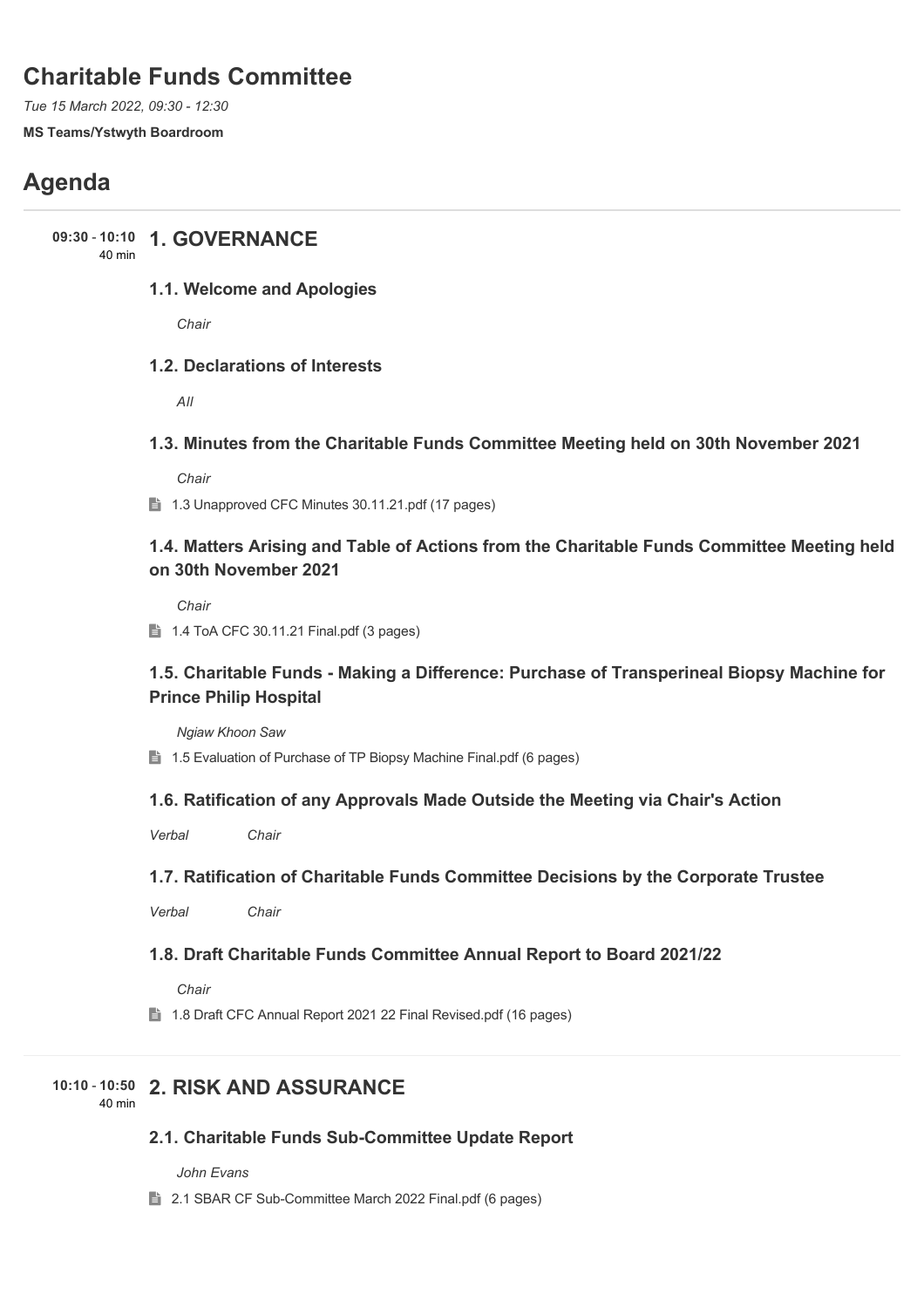## **2.2. Charitable Funds Sub-Committee Annual Report 2021/22**

*John Evans*

■ 2.2 CFSC Annual Report 2021-22 Final.pdf (6 pages)

## **2.3. Charitable Funds Committee Risk Register**

#### *Nicola Llewelyn*

- **2.3 SBAR CFC Risk Register March 2022 Final.pdf (4 pages)**
- **2.3 Appendix 1 CFC New Risk Assessment Form March 2022.pdf (3 pages)**

## **2.4. Assurance on Planning Objectives Aligned to Charitable Funds Committee**

*Mandy Rayani*

- 2.4 PO 2E SBAR CFC March 2022 Final.pdf (4 pages)
- 2.4 Appendix 1 PO 2E Update for CFC March 2022.pdf (4 pages)
- **2.4 Appendix 2 2E Plan on a Page Charitable Funds Final.pdf (1 pages)**
- 2.4 Appendix 3 Marketing Comms Update March 2022 v1.pdf (8 pages)

## **3. PERFORMANCE 10:50** - **11:35**

45 min

## **3.1. Integrated Hywel Dda Health Charities Performance Report**

*Mandy Rayani/Huw Thomas*

- 3.1 SBAR IP Report CFC March 2022 Final v3.pdf (4 pages)
- 3.1 Annex 1 IP Report CFC March 2022.pdf (12 pages)
- 3.1 Appendix 5 BGH Chemo Appeal update March 2022.pdf (5 pages)

## **3.2. Investment Advisor Performance Update**

*Sarasin*

3.2 Investment Advisor Performance Update.pdf (30 pages)

#### **4. OPERATIONAL/STRATEGIC ISSUES 11:35** - **12:20** 45 min

## **4.1. Consideration of Charitable Funds Expenditure Requiring Committee Approval**

### **4.1.1. Cardiology Equipment (Withybush General Hospital Paediatrics)**

*Nick Davies*

■ 4.1.1 Cardiology Equipment - WH Paediatrics Final.pdf (6 pages)

## **4.2. Update on Evaluation Framework for Hywel Dda Health Charities**

*Verbal Nicola Llewelyn*

## **5. FOR INFORMATION 12:20** - **12:25**

5 min

## **5.1. Charitable Funds Committee Annual Work Programme 2021/22**

*Chair*

5.1 CFC Workplan 2021 22 v9 for March 22 meeting.pdf (3 pages)